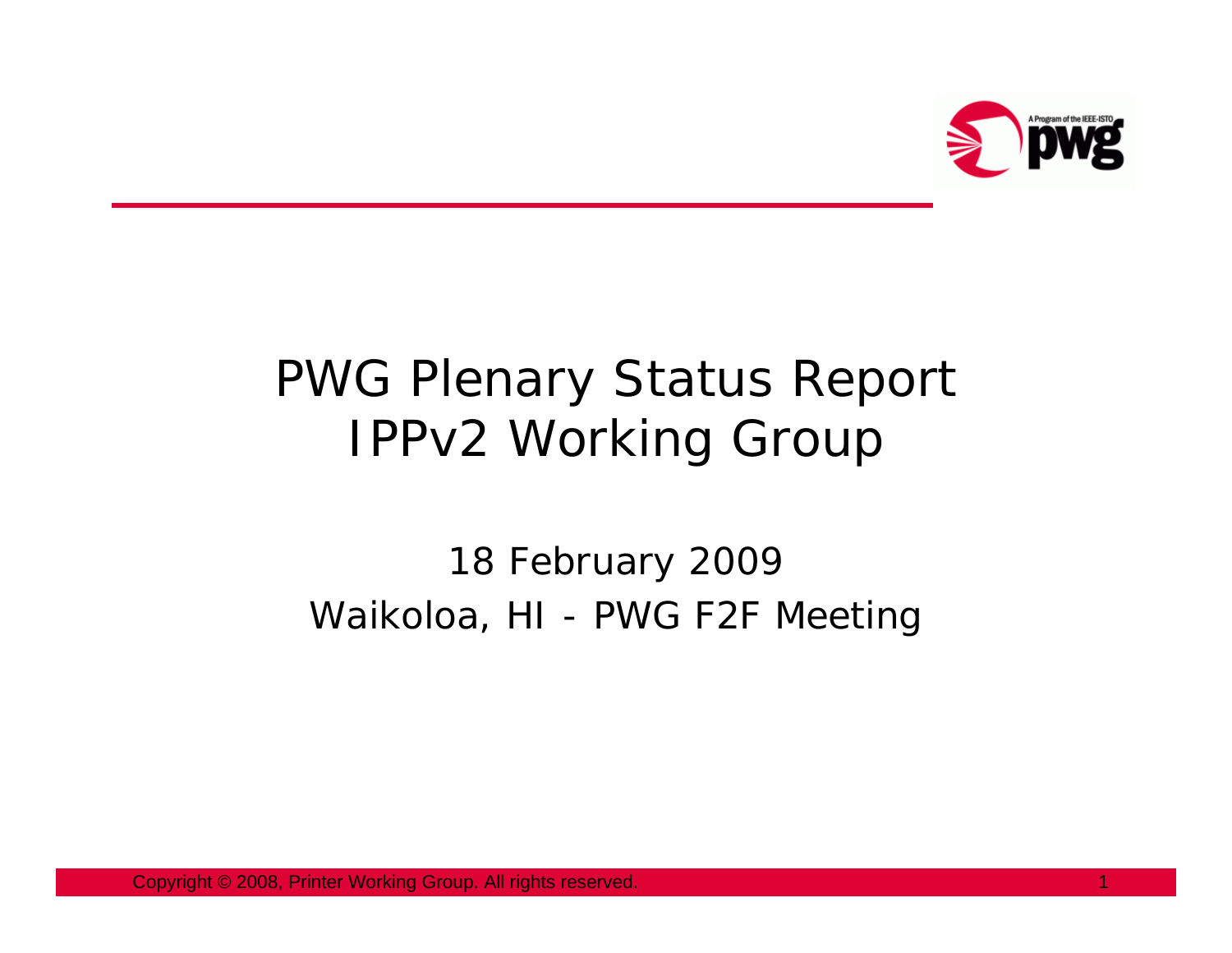#### IPP WG Officers



- IPP WG Chairs: Paul Tykodi (TCS) Shah Bhatti (Samsung)
- IPP WG Secretary: Craig Whittle (Sharp)
- IPP WG Document Editors:Mike Sweet (Apple) Ira McDonald (High North)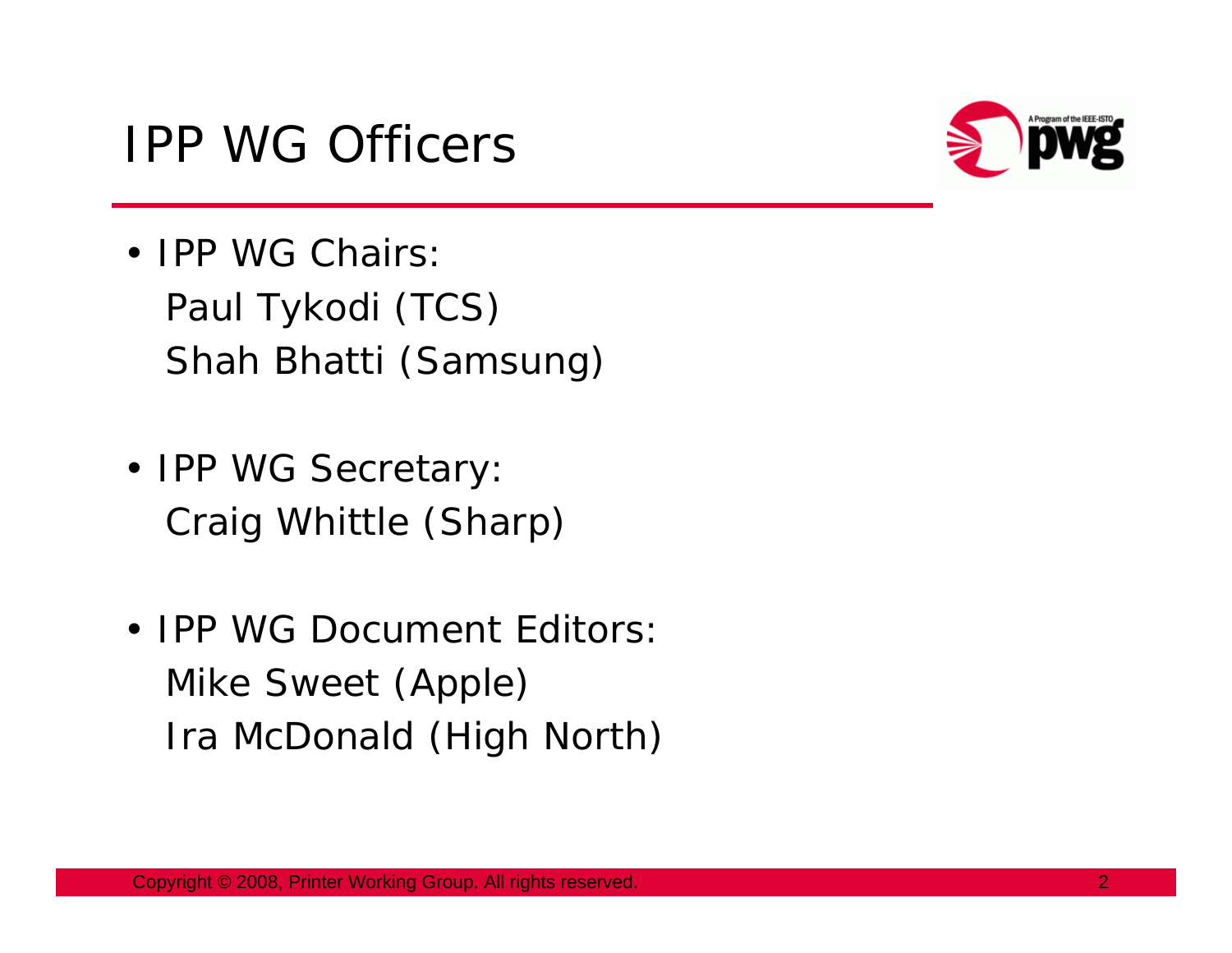### Current Status



- $\bullet$  IPP/2.0
	- Status is Stable Draft
	- Working Group last call ends 6 March
	- Required Operations and Attributes list is stable
	- Current version is 24 January 2009
	- ftp://ftp.pwg.org/pub/pwg/ipp/ippv2-wd/wd-ipp20-20090124.pdf
- $\bullet$  IPP Printer State Reasons Extensions (PSX)
	- Status is Prototype Draft
	- Working Group last call ends 6 March
	- IPP <-> Printer MIB mapping tables are stable
	- Current version is 8 February 2009
	- ftp://ftp.pwg.org/pub/pwg/ipp/wd/wd-ippstate10-20090208.pdf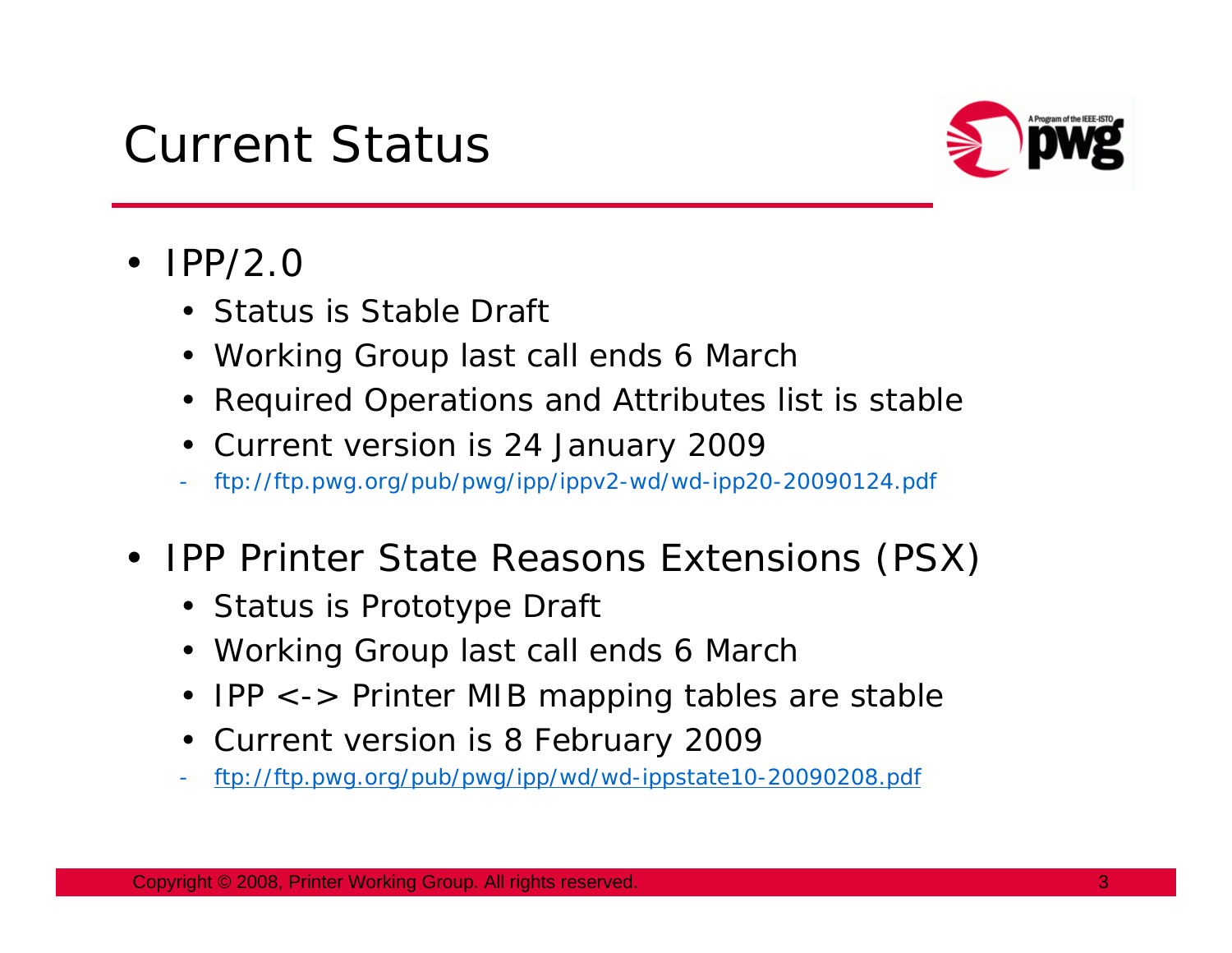## Next Steps



- IPP/2.0
	- Complete WG last call and revisions
	- Publish as second Stable Draft (2.0/2.1)
	- PWG Last Call spanning April PWG F2F
- IPP Printer State Reasons Extensions (PSX)
	- Complete WG last call and revisions
	- Complete IANA Considerations (IPP & Printer MIB)
	- Publish as first Stable Draft
	- PWG Last Call spanning April PWG F2F
- IPP Production Printing Set2
	- Interim Draft by April PWG F2F
	- Include in IPP/2.0 Second Edition (later 2009)